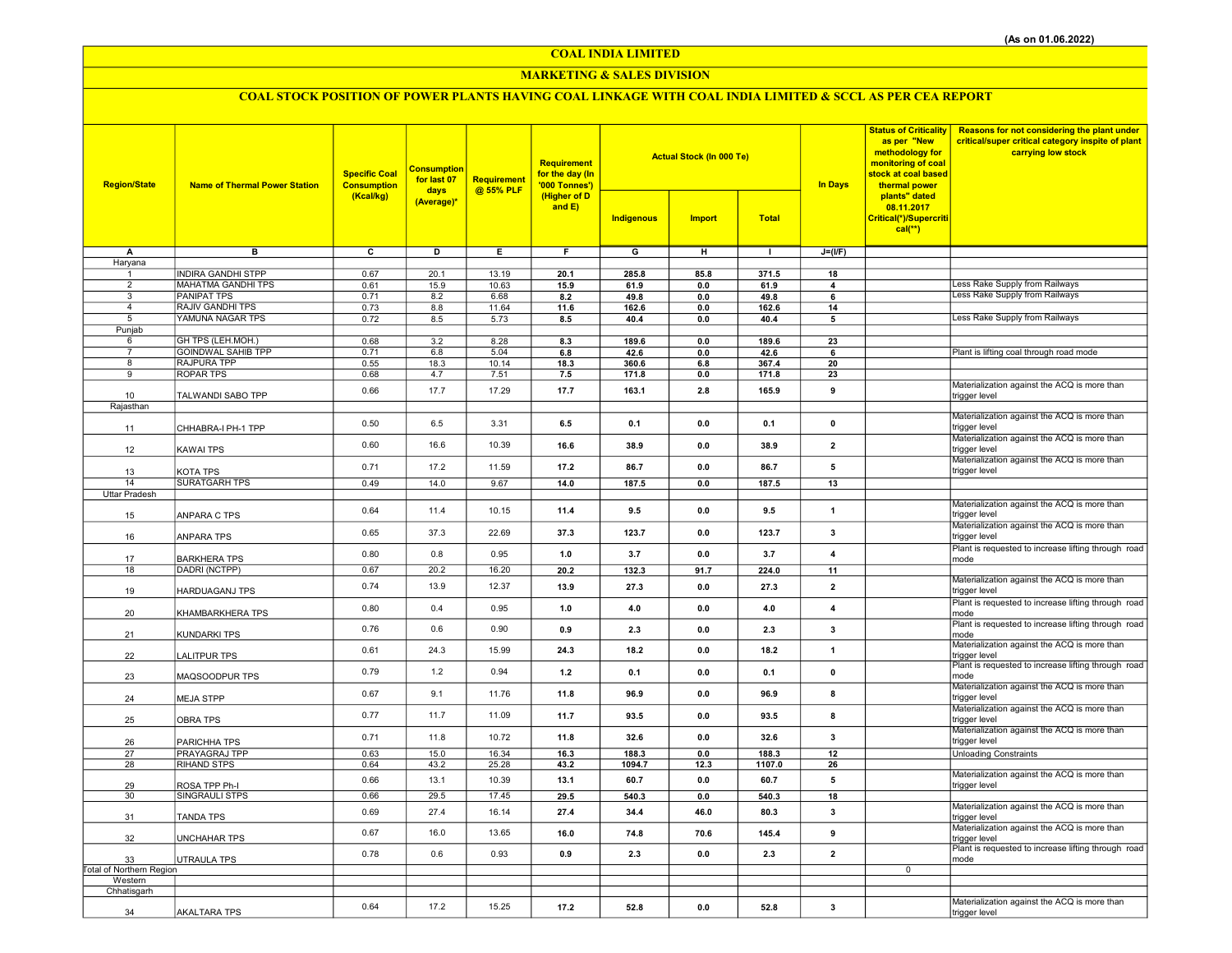### COAL INDIA LIMITED

### MARKETING & SALES DIVISION

## COAL STOCK POSITION OF POWER PLANTS HAVING COAL LINKAGE WITH COAL INDIA LIMITED & SCCL AS PER CEA REPORT

| <b>Region/State</b> | <b>Name of Thermal Power Station</b>             | <b>Specific Coal</b><br><b>Consumption</b> | <b>Consumption</b><br>for last 07 | <b>Requirement</b> | <b>Requirement</b><br>for the day (In<br>'000 Tonnes') |                | <b>Actual Stock (In 000 Te)</b> |                | <b>Status of Criticality</b><br>as per "New<br>methodology for<br>monitoring of coal<br>stock at coal based<br><b>In Days</b><br>thermal power | Reasons for not considering the plant under<br>critical/super critical category inspite of plant<br>carrying low stock |                                                                     |
|---------------------|--------------------------------------------------|--------------------------------------------|-----------------------------------|--------------------|--------------------------------------------------------|----------------|---------------------------------|----------------|------------------------------------------------------------------------------------------------------------------------------------------------|------------------------------------------------------------------------------------------------------------------------|---------------------------------------------------------------------|
|                     |                                                  | (Kcal/kg)                                  | days<br>(Average)*                | @ 55% PLF          | (Higher of D<br>and E)                                 | Indigenous     | <b>Import</b>                   | <b>Total</b>   |                                                                                                                                                | plants" dated<br>08.11.2017<br>Critical(*)/Supercriti<br>$cal$ (**)                                                    |                                                                     |
| A                   | в                                                | ᢎ                                          | D                                 | Е.                 | F                                                      | G              | н                               | п              | $J=(I/F)$                                                                                                                                      |                                                                                                                        |                                                                     |
| 35                  | <b>BALCO TPS</b>                                 | 0.71                                       | 3.8                               | 5.60               | 5.6                                                    | 43.0           | 3.1                             | 46.1           | $\mathbf{a}$                                                                                                                                   |                                                                                                                        | Plant under maintenance                                             |
| 36                  | <b>BANDAKHAR TPP</b>                             | 0.71                                       | 4.9                               | 2.81               | 4.9                                                    | 25.7           | 0.0                             | 25.7           | 5                                                                                                                                              |                                                                                                                        | Materialization against the ACQ is more than<br>trigger level       |
| 37                  | <b>BARADARHA TPS</b>                             | 0.77                                       | 19.8                              | 12.25              | 19.8                                                   | 95.7           | 0.0                             | 95.7           | 5                                                                                                                                              |                                                                                                                        | Materialization against the ACQ is more than<br>trigger level       |
| 38                  | <b>BHILAI TPS</b>                                | 0.76                                       | 7.3                               | 5.01               | 7.3                                                    | 122.8          | 2.7                             | 125.5          | 17                                                                                                                                             |                                                                                                                        | Materialization against the ACQ is more than                        |
| 39                  | <b>BINJKOTE TPP</b>                              | 0.75                                       | 0.0                               | 5.95               | 6.0                                                    | 25.1           | 0.0                             | 25.1           | $\overline{4}$                                                                                                                                 |                                                                                                                        | trigger level                                                       |
| 40<br>41            | <b>DSPM TPS</b><br><b>KORBA STPS</b>             | 0.69                                       | 7.6                               | 4.56               | 7.6                                                    | 64.4           | 0.0                             | 64.4           | 8                                                                                                                                              |                                                                                                                        |                                                                     |
| 42                  | <b>KORBA-WEST TPS</b>                            | 0.67<br>0.78                               | 30.0<br>14.0                      | 22.94<br>13.79     | 30.0<br>14.0                                           | 503.6<br>255.0 | 0.0<br>0.0                      | 503.6<br>255.0 | 17<br>18                                                                                                                                       |                                                                                                                        |                                                                     |
| 43                  | <b>LARA TPP</b>                                  | 0.66                                       | 26.4                              | 13.92              | 26.4                                                   | 178.8          | 0.0                             | 178.8          | $\overline{7}$                                                                                                                                 |                                                                                                                        |                                                                     |
| 44                  | NAWAPARA TPP                                     | 0.79                                       | 4.6                               | 6.28               | 6.3                                                    | 36.3           | 0.0                             | 36.3           | 6                                                                                                                                              |                                                                                                                        | Materialization against the ACQ is more than<br>trigger level       |
| 45                  | PATHADI TPP                                      | 0.65                                       | 6.9                               | 5.18               | 6.9                                                    | 50.9           | 0.0                             | 50.9           | $\overline{7}$                                                                                                                                 |                                                                                                                        |                                                                     |
| 46                  | SIPAT STPS                                       | 0.68                                       | 35.1                              | 26.62              | 35.1                                                   | 376.0          | 2.9                             | 379.0          | 11                                                                                                                                             |                                                                                                                        |                                                                     |
| 47                  | <b>TAMNAR TPP</b>                                | 0.84                                       | 28.4                              | 26.52              | 28.4                                                   | 86.9           | 0.0                             | 86.9           | 3                                                                                                                                              |                                                                                                                        | Materialization against the ACQ is more than<br>trigger level       |
| 48                  | <b>UCHPINDA TPP</b>                              | 0.75                                       | 16.2                              | 14.22              | 16.2                                                   | 48.7           | 0.0                             | 48.7           | 3                                                                                                                                              |                                                                                                                        | Materialization against the ACQ is more than<br>trigger level       |
| Gujarat             |                                                  |                                            |                                   |                    |                                                        |                |                                 |                |                                                                                                                                                |                                                                                                                        |                                                                     |
| 49                  | <b>GANDHI NAGAR TPS</b>                          | 0.69                                       | 7.6                               | 5.71               | 7.6                                                    | 9.2            | 0.0                             | 9.2            | $\mathbf{1}$                                                                                                                                   |                                                                                                                        | Materialization against the ACQ is more than<br>rigger level        |
| 50                  | SABARMATI (D-F STATIONS)                         | 0.57                                       | 4.3                               | 2.74               | 4.3                                                    | 14.4           | 73.7                            | 88.1           | $\overline{7}$                                                                                                                                 |                                                                                                                        | Materialization against the ACQ is more than<br>trigger level       |
| 51                  | <b>UKAI TPS</b>                                  | 0.67                                       | 11.4                              | 9.85               | 11.4                                                   | 35.1           | 0.0                             | 35.1           | 3                                                                                                                                              |                                                                                                                        | Materialization against the ACQ is more than<br>trigger level       |
| 52                  | <b>WANAKBORI TPS</b>                             | 0.67                                       | 24.7                              | 20.22              | 24.7                                                   | 143.6          | 0.0                             | 143.6          | 6                                                                                                                                              |                                                                                                                        | Materialization against the ACQ is more than<br>trigger level       |
| Madhya Pradesh      |                                                  |                                            |                                   |                    |                                                        |                |                                 |                |                                                                                                                                                |                                                                                                                        |                                                                     |
| 53                  | AMARKANTAK EXT TPS                               | 0.65                                       | 2.9                               | 1.80               | 2.9                                                    | 35.3           | 0.0                             | 35.3           | 12                                                                                                                                             |                                                                                                                        |                                                                     |
| 54                  | <b>ANUPPUR TPP</b>                               | 0.65                                       | 15.5                              | 10.31              | 15.5                                                   | 129.7          | 2.5                             | 132.2          | 9                                                                                                                                              |                                                                                                                        |                                                                     |
| 55                  | <b>BINA TPS</b>                                  | 0.74                                       | 5.6                               | 4.88               | 5.6                                                    | 30.5           | 0.0                             | 30.5           | 5                                                                                                                                              |                                                                                                                        | Materialization against the ACQ is more than<br>trigger level       |
| 56                  | <b>GADARWARA TPP</b>                             | 0.66                                       | 20.8                              | 13.93              | 20.8                                                   | 40.2           | 57.0                            | 97.1           | 5                                                                                                                                              |                                                                                                                        | Materialization against the ACQ is more than<br>trigger level       |
| 57<br>58            | <b>KHARGONE STPP</b><br><b>SANJAY GANDHI TPS</b> | 0.60                                       | 17.1                              | 10.45              | 17.1                                                   | 86.8           | 44.5                            | 131.2          | 8                                                                                                                                              |                                                                                                                        | Non payment of dues                                                 |
| 59                  | <b>SATPURA TPS</b>                               | 0.82<br>0.67                               | 11.7<br>7.2                       | 14.57<br>11.79     | 14.6<br>11.8                                           | 70.2<br>141.3  | 0.0<br>0.0                      | 70.2<br>141.3  | 5<br>12                                                                                                                                        |                                                                                                                        |                                                                     |
| 60                  | <b>SEIONI TPP</b>                                | 0.64                                       | 7.7                               | 5.06               | 7.7                                                    | 44.9           | 0.0                             | 44.9           | 6                                                                                                                                              |                                                                                                                        | Materialization against the ACQ is more than<br>trigger level       |
| 61                  | SHREE SINGAJI TPP                                | 0.71                                       | 29.4                              | 23.50              | 29.4                                                   | 203.1          | 0.0                             | 203.1          | $\overline{7}$                                                                                                                                 |                                                                                                                        | Non Payment of Dues                                                 |
| 62                  | <b>VINDHYACHAL STPS</b>                          | 0.69                                       | 68.0                              | 43.60              | 68.0                                                   | 1519.4         | 5.2                             | 1524.5         | 22                                                                                                                                             |                                                                                                                        |                                                                     |
| Maharashtra         |                                                  |                                            |                                   |                    |                                                        |                |                                 |                |                                                                                                                                                |                                                                                                                        |                                                                     |
| 63                  | <b>AMRAVATI TPS</b>                              | 0.62                                       | 12.3                              | 11.07              | 12.3                                                   | 65.0           | 0.0                             | 65.0           | 5                                                                                                                                              |                                                                                                                        | Materialization against the ACQ is more than<br>trigger level       |
| 64                  | <b>BHUSAWAL TPS</b>                              | 0.72                                       | 15.7                              | 11.44              | 15.7                                                   | 47.4           | 0.3                             | 47.8           | $\overline{\mathbf{3}}$                                                                                                                        |                                                                                                                        | Non payment of dues                                                 |
| 65                  | <b>BUTIBORI TPP</b>                              | 0.67                                       | 0.0                               | 5.31               | 5.3                                                    | 59.7           | 0.0                             | 59.7           | 11                                                                                                                                             |                                                                                                                        |                                                                     |
| 66                  | CHANDRAPUR(MAHARASHTRA) STPS                     | 0.78                                       | 40.0                              | 30.17              | 40.0                                                   | 259.5          | 0.0                             | 259.5          | 6                                                                                                                                              |                                                                                                                        | Non payment of dues                                                 |
| 67                  | DAHANU TPS                                       | 0.62                                       | 6.5                               | 4.09               | 6.5                                                    | 7.1            | 2.8                             | 9.9            | $\overline{2}$                                                                                                                                 |                                                                                                                        | Materialization against the ACQ is more than<br>trigger level       |
| 68                  | DHARIWAL TPP                                     | 0.67                                       | 8.0                               | 5.34               | 8.0                                                    | 57.9           | 0.0                             | 57.9           | $\overline{7}$                                                                                                                                 |                                                                                                                        | Materialization against the ACQ is more than<br>trigger level       |
| 69                  | <b>GMR WARORA TPS</b>                            | 0.67<br>0.89                               | 8.7<br>20.9                       | 5.29<br>15.72      | 8.7<br>20.9                                            | 94.9<br>76.4   | 0.0<br>0.0                      | 94.9<br>76.4   | 11<br>$\overline{4}$                                                                                                                           |                                                                                                                        | Materialization against the ACQ is more than                        |
| 70                  | KHAPARKHEDA TPS                                  |                                            |                                   |                    |                                                        |                |                                 |                |                                                                                                                                                |                                                                                                                        | trigger level                                                       |
| 71                  | <b>KORADI TPS</b>                                | 0.76                                       | 30.5<br>30.8                      | 22.08              | 30.5                                                   | 114.8          | 0.0                             | 114.8          | $\overline{4}$                                                                                                                                 |                                                                                                                        | Non payment of dues<br>Materialization against the ACQ is more than |
| 72                  | <b>MAUDA TPS</b>                                 | 0.70                                       |                                   | 21.29              | 30.8                                                   | 121.8          | 36.1                            | 157.9          | 5                                                                                                                                              |                                                                                                                        | trigger level                                                       |
| 73                  | <b>NASIK TPS</b>                                 | 0.81                                       | 9.1                               | 6.72               | 9.1                                                    | 41.9           | 21.0                            | 62.9           | $\overline{7}$                                                                                                                                 |                                                                                                                        | Non payment of dues                                                 |
| 74                  | <b>PARAS TPS</b>                                 | 0.74                                       | 7.4                               | 4.90               | 7.4                                                    | 84.6           | 0.0                             | 84.6           | 11                                                                                                                                             |                                                                                                                        |                                                                     |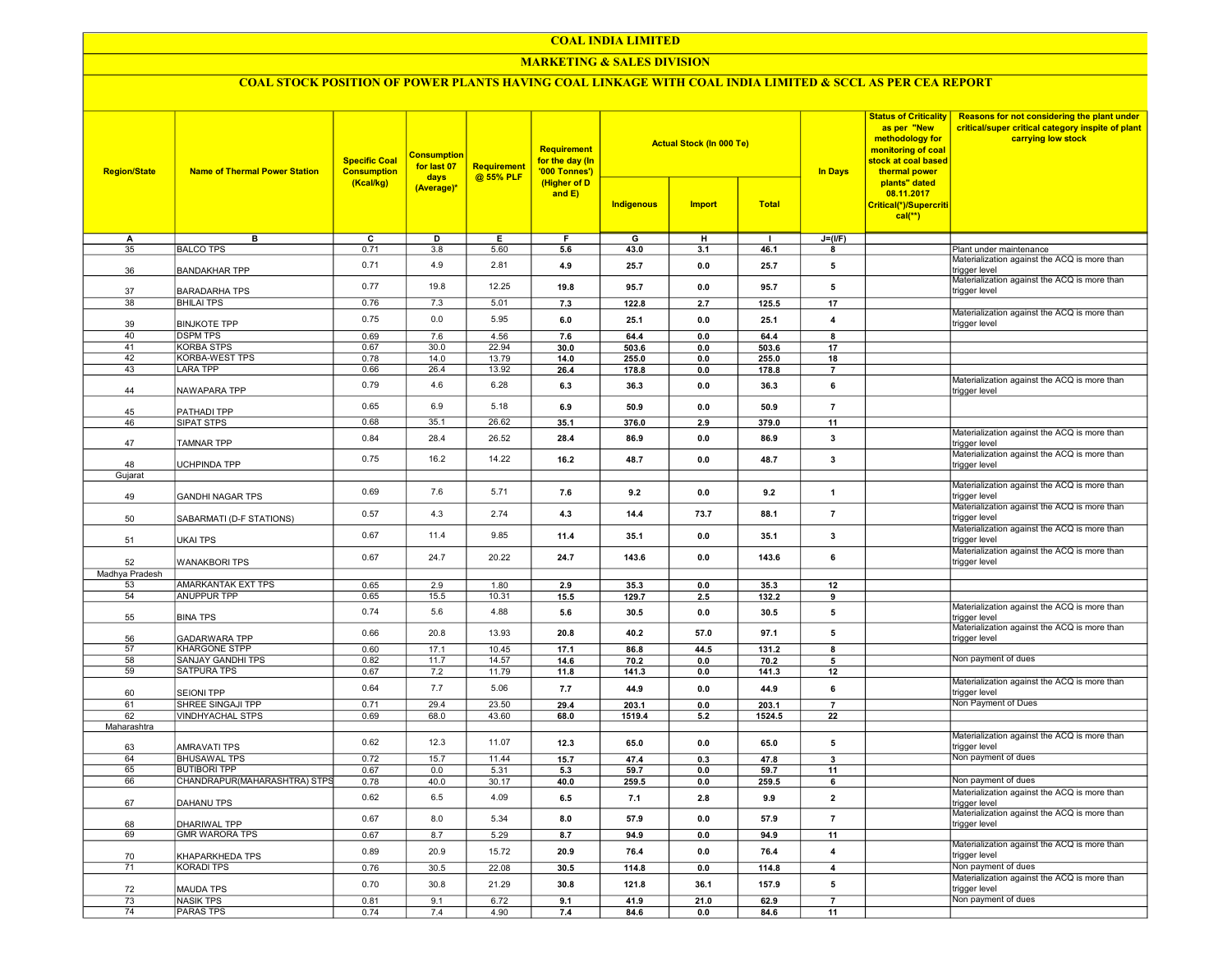## COAL INDIA LIMITED

## **MARKETING & SALES DIVISION**

# COAL STOCK POSITION OF POWER PLANTS HAVING COAL LINKAGE WITH COAL INDIA LIMITED & SCCL AS PER CEA REPORT

| <b>Region/State</b>             | <b>Specific Coal</b><br><b>Name of Thermal Power Station</b><br><b>Consumption</b><br>(Kcal/kg) |              |              |                | <b>Requirement</b><br>for the day (In<br>'000 Tonnes')<br>(Higher of D<br>and E) |                | <b>Actual Stock (In 000 Te)</b> |                | <b>In Days</b>       | <b>Status of Criticality</b><br>as per "New<br>methodology for<br>monitoring of coal<br>stock at coal based<br>thermal power<br>plants" dated<br>08.11.2017 | Reasons for not considering the plant under<br>critical/super critical category inspite of plant<br>carrying low stock |
|---------------------------------|-------------------------------------------------------------------------------------------------|--------------|--------------|----------------|----------------------------------------------------------------------------------|----------------|---------------------------------|----------------|----------------------|-------------------------------------------------------------------------------------------------------------------------------------------------------------|------------------------------------------------------------------------------------------------------------------------|
|                                 |                                                                                                 |              |              |                |                                                                                  | Indigenous     | <b>Import</b>                   | <b>Total</b>   |                      | Critical(*)/Supercriti<br>$cal$ <sup>**</sup> )                                                                                                             |                                                                                                                        |
| Α                               | в                                                                                               | c            | D            | Е              | F                                                                                | G              | н                               | $\mathbf{I}$   | $J=(I/F)$            |                                                                                                                                                             |                                                                                                                        |
| 75                              | <b>PARLITPS</b>                                                                                 | 0.67         | 10.0         | 6.65           | 10.0                                                                             | 100.3          | 0.0                             | 100.3          | 10                   |                                                                                                                                                             |                                                                                                                        |
| 76                              | <b>SOLAPUR STPS</b>                                                                             | 0.56         | 9.0          | 9.73           | 9.7                                                                              | 126.4          | 25.7                            | 152.1          | 16                   |                                                                                                                                                             |                                                                                                                        |
| 77                              | <b>TIRORA TPS</b>                                                                               | 0.66         | 40.0         | 28.73          | 40.0                                                                             | 190.9          | 0.0                             | 190.9          | 5                    |                                                                                                                                                             | Materialization against the ACQ is more than<br>trigger level                                                          |
| 78                              | WARDHA WARORA TPP                                                                               | 0.66         | 5.8          | 4.71           | 5.8                                                                              | 139.7          | 0.0                             | 139.7          | 24                   |                                                                                                                                                             |                                                                                                                        |
| <b>Total of Western Region</b>  |                                                                                                 |              |              |                |                                                                                  |                |                                 |                |                      | $\mathbf 0$                                                                                                                                                 |                                                                                                                        |
| Southern                        |                                                                                                 |              |              |                |                                                                                  |                |                                 |                |                      |                                                                                                                                                             |                                                                                                                        |
| Andhra Pradesh                  |                                                                                                 |              |              |                |                                                                                  |                |                                 |                |                      |                                                                                                                                                             |                                                                                                                        |
| 79                              | DAMODARAM SANJEEVAIAH TPS                                                                       | 0.66         | 2.1          | 13.85          | 13.8                                                                             | 159.9          | 0.0                             | 159.9          | 12                   |                                                                                                                                                             |                                                                                                                        |
| 80                              | Dr. N.TATA RAO TPS                                                                              | 0.77         | 26.5         | 17.90          | 26.5                                                                             | 156.8          | 0.0                             | 156.8          | 6                    |                                                                                                                                                             | Materialization against the ACQ is more than<br>trigger level                                                          |
| 81                              | PAINAMPURAM TPP                                                                                 | 0.59         | 15.6         | 10.21          | 15.6                                                                             | 42.9           | 135.1                           | 178.0          | 11                   |                                                                                                                                                             | Materialization against the ACQ is more than<br>trigger level                                                          |
| 82                              | RAYALASEEMA TPS                                                                                 | 0.76         | 21.4         | 16.60          | 21.4                                                                             | 49.7           | 0.0                             | 49.7           | $\overline{2}$       |                                                                                                                                                             | Materialization against the ACQ is more than<br>trigger level                                                          |
| 83                              | SIMHADRI                                                                                        | 0.78         | 22.8         | 20.54          | 22.8                                                                             | 363.3          | 104.6                           | 467.9          | 21                   |                                                                                                                                                             |                                                                                                                        |
| 84                              | <b>SGPL TPP</b>                                                                                 | 0.53         | 13.8         | 9.26           | 13.8                                                                             | 8.5            | 241.7                           | 250.2          | 18                   |                                                                                                                                                             | Materialization against the ACQ is more than<br>trigger level                                                          |
| 85                              | <b>VIZAG TPP</b>                                                                                | 0.67         | 9.9          | 9.20           | 9.9                                                                              | 36.1           | 0.0                             | 36.1           | $\overline{4}$       |                                                                                                                                                             | Less Supply of rakes from Railways                                                                                     |
| Karnataka                       |                                                                                                 |              |              |                |                                                                                  |                |                                 |                |                      |                                                                                                                                                             |                                                                                                                        |
| 86                              | <b>BELLARY TPS</b>                                                                              | 0.63         | 21.0         | 14.23          | 21.0                                                                             | 119.6          | 0.0                             | 119.6          | 6                    |                                                                                                                                                             | Materialization against the ACQ is more than<br>trigger level                                                          |
| 87                              | <b>KUDGI STPP</b>                                                                               | 0.63         | 13.0         | 19.90          | 19.9                                                                             | 179.0          | 2.0                             | 181.0          | 9                    |                                                                                                                                                             |                                                                                                                        |
| 88                              | <b>RAICHUR TPS</b>                                                                              | 0.66         | 21.3         | 14.98          | 21.3                                                                             | 55.7           | 0.0                             | 55.7           | 3                    |                                                                                                                                                             | Materialization against the ACQ is more than<br>trigger level                                                          |
| 89                              | <b>YERMARUS TPP</b>                                                                             | 0.62         | 14.9         | 13.09          | 14.9                                                                             | 135.4          | 0.0                             | 135.4          | 9                    |                                                                                                                                                             |                                                                                                                        |
| <b>Tamil Nadu</b>               |                                                                                                 |              |              |                |                                                                                  |                |                                 |                |                      |                                                                                                                                                             |                                                                                                                        |
| 90                              | <b>METTUR TPS</b>                                                                               | 0.81         | 14.6         | 8.98           | 14.6                                                                             | 114.8          | 0.0                             | 114.8          | 8                    |                                                                                                                                                             |                                                                                                                        |
|                                 |                                                                                                 | 0.78         | 7.2          | 6.16           |                                                                                  |                |                                 |                |                      |                                                                                                                                                             | Materialization against the ACQ is more than                                                                           |
| 91                              | <b>METTUR TPS - II</b>                                                                          |              |              |                | 7.2                                                                              | 55.4           | 0.0                             | 55.4           | 8                    |                                                                                                                                                             | trigger level<br>Materialization against the ACQ is more than                                                          |
| 92                              | NORTH CHENNAI TPS                                                                               | 0.82         | 24.2         | 19.78          | 24.2                                                                             | 96.2           | 29.8                            | 126.0          | 5                    |                                                                                                                                                             | trigger level<br>Materialization against the ACQ is more than                                                          |
| 93                              | <b>TUTICORIN TPS</b>                                                                            | 0.96         | 13.6         | 13.31          | 13.6                                                                             | 87.4           | 0.0                             | 87.4           | 6                    |                                                                                                                                                             | trigger level                                                                                                          |
| 94<br>Telangana                 | <b>VALLUR TPP</b>                                                                               | 0.72         | 22.6         | 14.26          | 22.6                                                                             | 135.3          | 66.1                            | 201.4          | 9                    |                                                                                                                                                             |                                                                                                                        |
| 95                              | <b>BHADRADRI TPP</b>                                                                            | 0.69         | 8.8          | 9.83           | 9.8                                                                              | 137.8          | 0.0                             | 137.8          | 14                   |                                                                                                                                                             |                                                                                                                        |
| 96                              | <b>KAKATIYA TPS</b>                                                                             | 0.57         | 7.2          | 8.33           | 8.3                                                                              | 192.6          | 0.0                             | 192.6          | 23                   |                                                                                                                                                             |                                                                                                                        |
| 97                              | KOTHAGUDEM TPS (NEW)                                                                            | 0.64         | 15.2         | 8.46           | 15.2                                                                             | 80.1           | 0.0                             | 80.1           | 5                    |                                                                                                                                                             |                                                                                                                        |
| 98                              | KOTHAGUDEM TPS (STAGE-7)                                                                        | 0.50         | 6.8          | 5.23           | 6.8                                                                              | 67.9           | 0.0                             | 67.9           | 10                   |                                                                                                                                                             |                                                                                                                        |
| 99                              | RAMAGUNDEM STPS                                                                                 | 0.62         | 33.5         | 21.33          | 33.5                                                                             | 120.7          | 42.2                            | 162.8          | 5                    |                                                                                                                                                             |                                                                                                                        |
| 100<br>101                      | RAMAGUNDEM-B TPS<br>SINGARENI TPP                                                               | 0.77<br>0.58 | 0.8<br>14.2  | 0.64<br>9.12   | 0.8<br>14.2                                                                      | 10.1<br>106.0  | 0.0<br>0.0                      | 10.1<br>106.0  | 12<br>$\overline{7}$ |                                                                                                                                                             |                                                                                                                        |
| <b>Total of Southern Region</b> |                                                                                                 |              |              |                |                                                                                  |                |                                 |                |                      | $\mathbf 0$                                                                                                                                                 |                                                                                                                        |
| Eastern                         |                                                                                                 |              |              |                |                                                                                  |                |                                 |                |                      |                                                                                                                                                             |                                                                                                                        |
| Bihar                           |                                                                                                 |              |              |                |                                                                                  |                |                                 |                |                      |                                                                                                                                                             |                                                                                                                        |
| 102                             | <b>BARAUNI TPS</b>                                                                              | 0.63         | 7.2          | 5.90           | 7.2                                                                              | 53.5           | 0.0                             | 53.5           | $\overline{7}$       |                                                                                                                                                             |                                                                                                                        |
| 103                             | <b>BARHI</b>                                                                                    | 0.67         | 9.5          | 5.84           | 9.5                                                                              | 72.6           | 0.0                             | 72.6           | 8                    |                                                                                                                                                             |                                                                                                                        |
| 104<br>105                      | <b>BARH II</b><br>KAHALGAON TPS                                                                 | 0.67<br>0.80 | 19.0<br>32.4 | 11.67<br>24.62 | 19.0<br>32.4                                                                     | 145.2<br>292.5 | 0.0<br>8.7                      | 145.2<br>301.2 | 8<br>9               |                                                                                                                                                             |                                                                                                                        |
|                                 |                                                                                                 |              |              |                |                                                                                  |                |                                 |                |                      |                                                                                                                                                             | Materialization against the ACQ is more than                                                                           |
| 106                             | <b>MUZAFFARPUR TPS</b>                                                                          | 0.77         | 6.1          | 3.95           | 6.1                                                                              | 35.6           | 0.0                             | 35.6           | 6                    |                                                                                                                                                             | trigger level                                                                                                          |
| 107                             | NABINAGAR STPP                                                                                  | 0.58         | 21.2         | 15.21          | 21.2                                                                             | 101.7          | 25.8                            | 127.5          | 6                    |                                                                                                                                                             | Materialization against the ACQ is more than                                                                           |
| 108                             | NABINAGAR TPP                                                                                   | 0.69         | 14.8         | 9.06           | 14.8                                                                             | 72.3           | 0.0                             | 72.3           | 5                    |                                                                                                                                                             | trigger level                                                                                                          |
| Jharkhand<br>109                | BOKARO TPS 'A' EXP                                                                              | 0.57         | 6.6          | 3.78           | 6.6                                                                              | 103.6          | 0.0                             | 103.6          | 16                   |                                                                                                                                                             |                                                                                                                        |
| 110                             | CHANDRAPURA(DVC) TPS                                                                            | 0.61         | 2.6          | 4.06           | 4.1                                                                              | 153.4          | 29.8                            | 183.2          | 45                   |                                                                                                                                                             |                                                                                                                        |
| 111                             | JOJOBERA TPS                                                                                    | 0.69         | 4.3          | 2.18           | 4.3                                                                              | 47.7           | 0.0                             | 47.7           | 11                   |                                                                                                                                                             |                                                                                                                        |
| 112                             | KODARMA TPP                                                                                     | 0.62         | 13.2         | 8.23           | 13.2                                                                             | 59.0           | 30.8                            | 89.8           | $\overline{7}$       |                                                                                                                                                             |                                                                                                                        |
| 113                             | MAHADEV PRASAD STPP                                                                             | 0.70         | 7.6          | 5.01           | 7.6                                                                              | 47.9           | 0.0                             | 47.9           | 6                    |                                                                                                                                                             | Materialization against the ACQ is more than<br>trigger level                                                          |
| 114                             | MAITHON RB TPP                                                                                  | 0.64         | 13.3         | 8.89           | 13.3                                                                             | 238.5          | 0.0                             | 238.5          | 18                   |                                                                                                                                                             |                                                                                                                        |